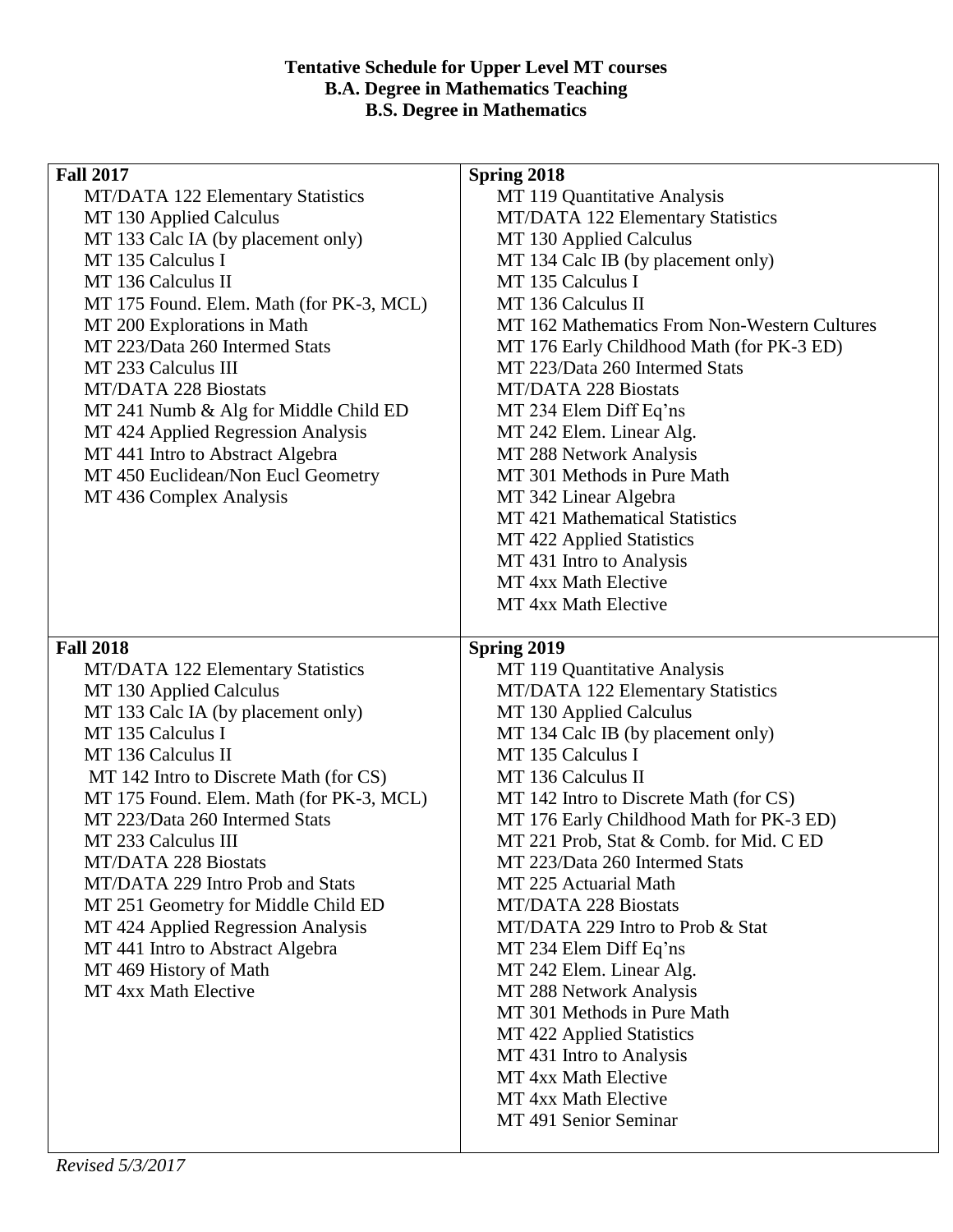| <b>Fall 2019</b><br>MT/DATA 122 Elementary Statistics<br>MT 130 Applied Calculus<br>MT 133 Calc IA (by placement only)<br>MT 135 Calculus I<br>MT 136 Calculus II<br>MT 142 Intro to Discrete Math (for CS)<br>MT 175 Found. Elem. Math (for PK-3, MCL)<br>MT 223/Data 260 Intermed Stats<br>MT 233 Calculus III<br><b>MT/DATA 228 Biostats</b><br>MT/DATA 229 Intro Prob and Stats<br>MT 241 Numb & Alg for Middle Child ED<br>MT 424 Applied Regression Analysis<br>MT 441 Intro to Abstract Algebra<br>MT 450 Euclidean/Non Eucl Geometry<br>MT 436 Complex Analysis | Spring 2020<br>MT 119 Quantitative Analysis<br>MT/DATA 122 Elementary Statistics<br>MT 130 Applied Calculus<br>MT 134 Calc IB (by placement only)<br>MT 135 Calculus I<br>MT 136 Calculus II<br>MT 142 Intro to Discrete Math (for CS)<br>MT 162 Mathematics From Non-Western Cultures<br>MT 176 Early Childhood Math (for PK-3 ED)<br>MT 223/Data 260 Intermed Stats<br><b>MT/DATA 228 Biostats</b><br>MT 234 Elem Diff Eq'ns<br>MT 242 Elem. Linear Alg.<br>MT 288 Network Analysis<br>MT 301 Methods in Pure Math<br>MT 421 Mathematical Statistics<br>MT 422 Applied Statistics<br>MT 431 Intro to Analysis<br>MT 4xx Math Elective<br>MT 491 Senior Seminar          |
|-------------------------------------------------------------------------------------------------------------------------------------------------------------------------------------------------------------------------------------------------------------------------------------------------------------------------------------------------------------------------------------------------------------------------------------------------------------------------------------------------------------------------------------------------------------------------|---------------------------------------------------------------------------------------------------------------------------------------------------------------------------------------------------------------------------------------------------------------------------------------------------------------------------------------------------------------------------------------------------------------------------------------------------------------------------------------------------------------------------------------------------------------------------------------------------------------------------------------------------------------------------|
| <b>Fall 2020</b><br>MT/DATA 122 Elementary Statistics<br>MT 130 Applied Calculus<br>MT 133 Calc IA (by placement only)<br>MT 135 Calculus I<br>MT 136 Calculus II<br>MT 142 Intro to Discrete Math (for CS)<br>MT 175 Found. Elem. Math (for PK-3, MCL)<br>MT 223/Data 260 Intermed Stats<br><b>MT/DATA 228 Biostats</b><br>MT/DATA 229 Intro Prob & Stats<br>MT 233 Calculus III<br>MT 251 Geometry for Middle Child ED<br>MT 424 Applied Regression Analysis<br>MT 441 Intro to Abstract Algebra<br>MT 469 History of Math<br>MT 4xx Math Elective                    | Spring 2021<br>MT 119 Quantitative Analysis<br>MT/DATA 122 Elementary Statistics<br>MT 130 Applied Calculus<br>MT 134 Calc IB (by placement only)<br>MT 135 Calculus I<br>MT 136 Calculus II<br>MT 142 Intro to Discrete Math (for CS)<br>MT 176 Early Childhood Math for PK-3 ED)<br>MT 221 Prob, Stat & Comb. for Mid. C ED<br>MT 223/Data 260 Intermed Stats<br>MT 225 Actuarial Math<br><b>MT/DATA 228 Biostats</b><br>MT 234 Elem Diff Eq'ns<br>MT 242 Elem. Linear Alg.<br>MT 288 Network Analysis<br>MT 301 Methods in Pure Math<br>MT 422 Applied Statistics<br>MT 431 Intro to Analysis<br>MT 4xx Math Elective<br>MT 4xx Math Elective<br>MT 491 Senior Seminar |